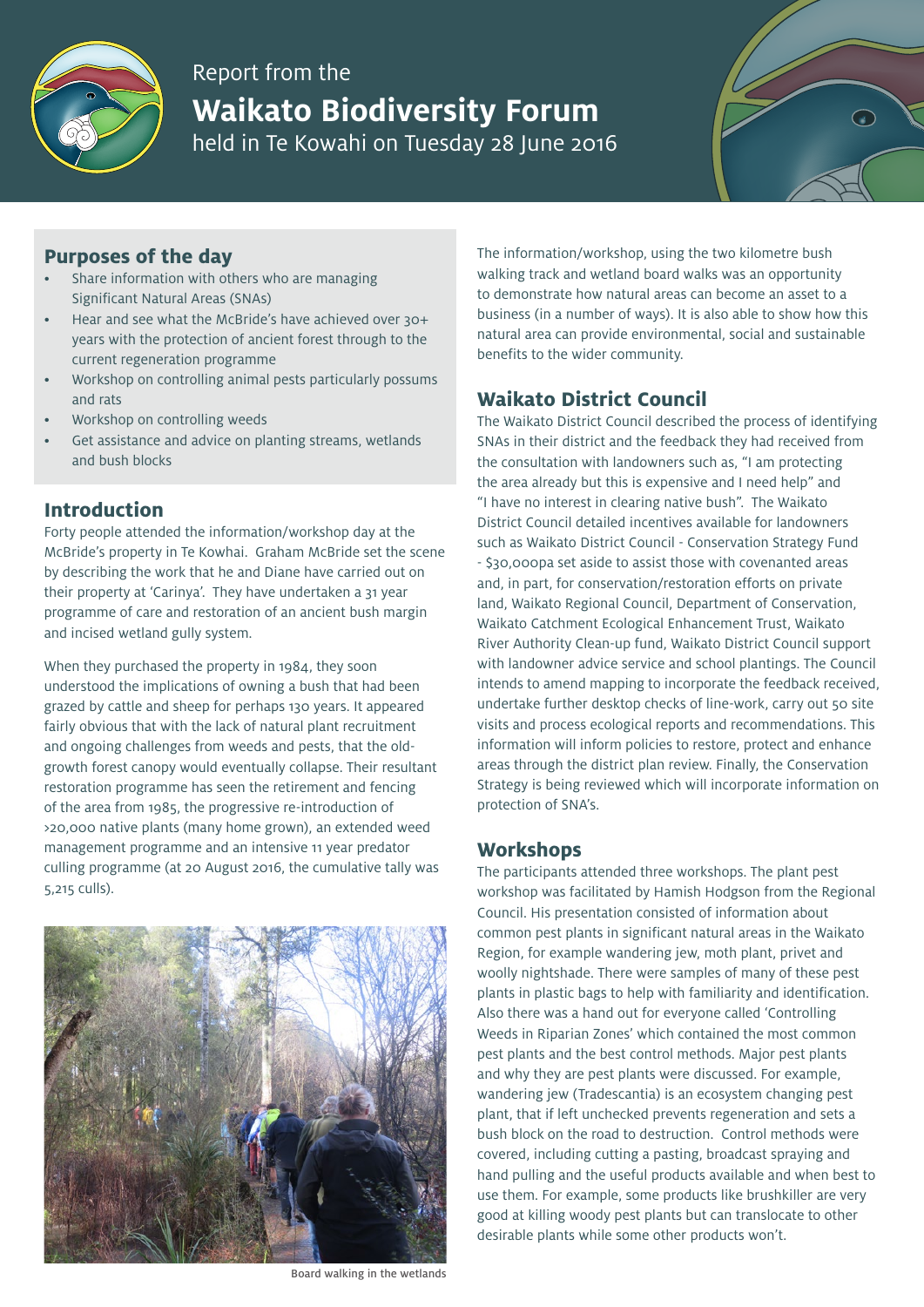

Graham McBride describing restoration planting carried out on the propertay



Dave Byers's animal pest management workshop in the comfort of the lounge

Wayne Bennett covered restoration planting starting with an introduction to the important principles to be aware of then moving on to details of how to achieve those principles based on an understanding of how each plant contributes to a community of plants. Wayne focused on the following principles:

- Achieving resilience, sustainability and durability.
- Natural patterns and processes achieving authenticity and protecting biodiversity
- Cutting corners a cautionary tale Ngaroto and others.
- Best practice: recreating a plant community -reference ecosystems and planting guides

The following plants were highlighted for planting in the Waikato District:

- 1. Colonisers -karamu, kanuka, manuka, cabbage trees, harakeke
- 2. mid successional species manatu/ribbonwood, houhere/ lacebark, rewarewa
- 3. Canopy trees kahikatea, pukatea, matai, Swamp maire, pokaka, titoki, totara, tawa, rimu, kauri, miro kohekohe
- 4. Understorey coprosma species, melicytus micranthus, turepo, kaikomako, mahoe, porokaiwhiri, melicope simplex, nikau, rangiora, heketara, kawakawa,
- 5. Climbers parsonsia, passiflora, kiekie
- 6. Epiphytes Astelia species
- 7. Sedges Machaerina species, Carex species, Gahnia species
- 8. Ground ferns Rasp fern, thread fern, hounds tongue fern, hen and chicken fern



Wayne Bennett describing the "community of plants" concept for restoration planting

Wayne also covered off the use of planting guides to plan a plant community and arranging the plants in space and time.

Dave Byers from the Waikato Regional Council highlighted animal pest management including different traps for a range of situations and where and when to place them. He had a variety of different traps for participants to view including the Good Nature A24 and A12 traps and the DOC 200s. He discussed the reasons for doing pest control and the importance of looking at the overall restoration of an area and what the goals are for the whole site not just animal pest control. He highlighted the importance of a monitoring programme to measure achievements of the project and talked about monitoring methods such as tracking tunnels and chew cards. Finally, he covered compliance with the Animal Welfare Act and funding opportunities.